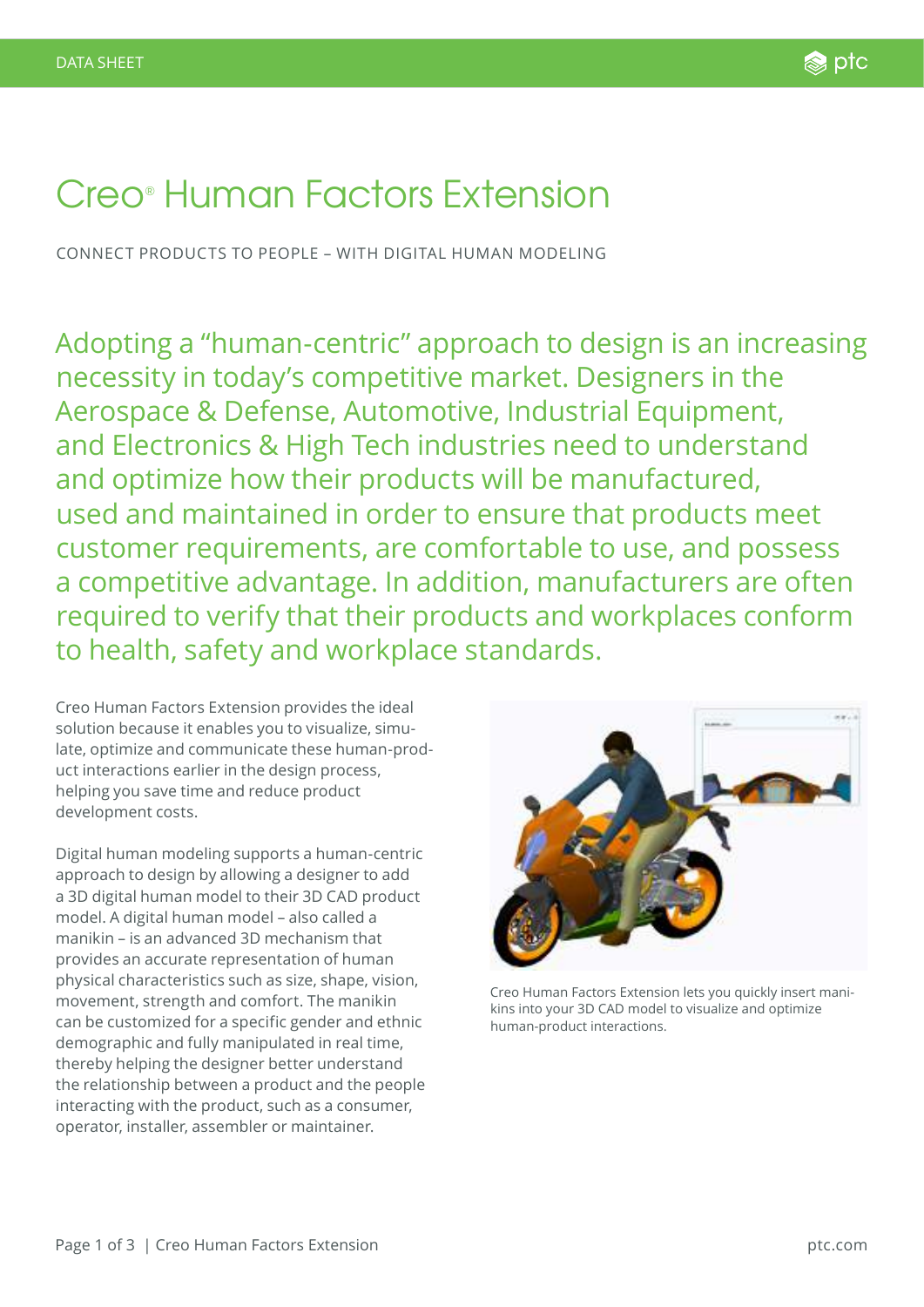Traditional human modeling tools, originally designed for human factors specialists, can be difficult to use and expensive. Creo Human Factors Extension makes powerful digital human modeling capabilities more accessible to non-specialists, so all designers can understand human-product interactions earlier in the design process and optimize their designs in less time.

Easy to use and affordable, Creo Human Factors Extension is an ISO Standards-based digital human modeling solution. By understanding and simulating human-product interactions earlier in the product development process, you can dramatically improve both your detailed design and verification and validation processes.

## Key benefits

- Reduce time, budget and obsolescence associated with physical prototypes
- Ensure conformance with safety, health, ergonomics and workplace standards and guidelines
- Optimize products for your identified target audience within the overall global market
- Communicate and share complex human-product interaction issues using a strong, clearly communicable, visual simulation solution

## Capabilities & specifications

### **Quickly insert and customize digital human models**

- Using the dedicated manikin toolbar, you can quickly insert a manikin into Creo and customize it based on gender, nationality, size and other associated variables
- Anthropometry support for a wide range of global populations helps you assess and maximize your product's potential in the global marketplace
- Digital Human Model structure conforms to the H-ANIM standard: ISO/IEC 19774
- Manikin libraries are included to help you capture and reuse manikin data

- Quickly access a comprehensive set of libraries containing standard postures (standing, sitting, kneeling, etc.) and hand positions (fist, pointing, pinching and more)

**⊚** ptc

- Create and share your own customized manikin models, accessories and postures

#### **Easily manipulate manikins**

• Including Clash, Collision, Distance, Clearance, Mass and more

### **Visualize reach and vision**

- Generating vision windows enables you to "see" what the manikin can see
	- Rendered
	- Dynamically updating
- Vision cones help designers identify what is inside the various human fields of view:
	- Peripheral (global vision)



Creo Human Factors Extension quickly indicates fields of vision and reach.

- Binocular (the visual field that can be seen by both eyes)
- Optimal (operational zones)
- Accurate (reading zone)
- Reach envelopes help identify the area inside the manikin's reach zones
	- Available for each arm and variable trunk positions